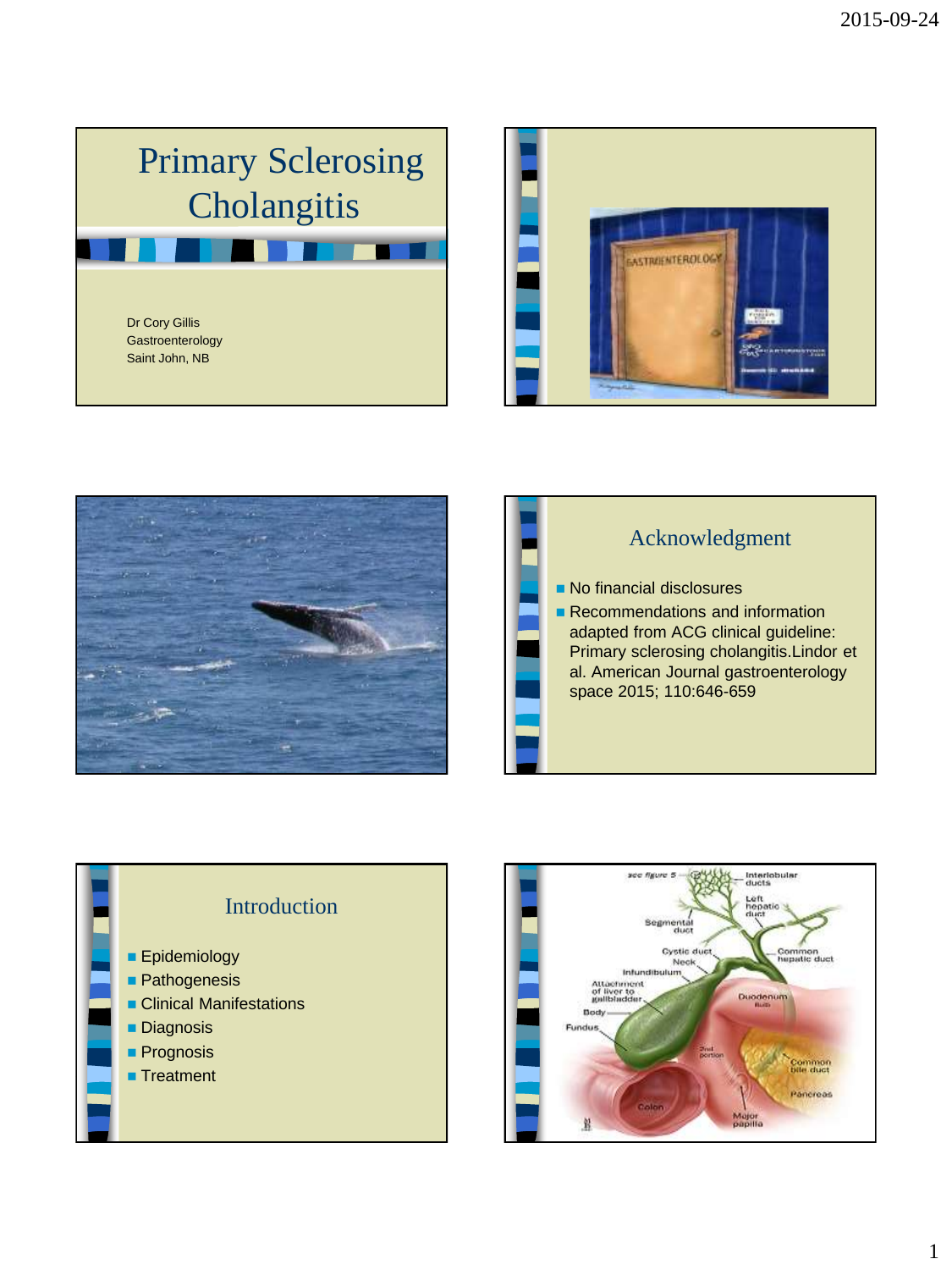









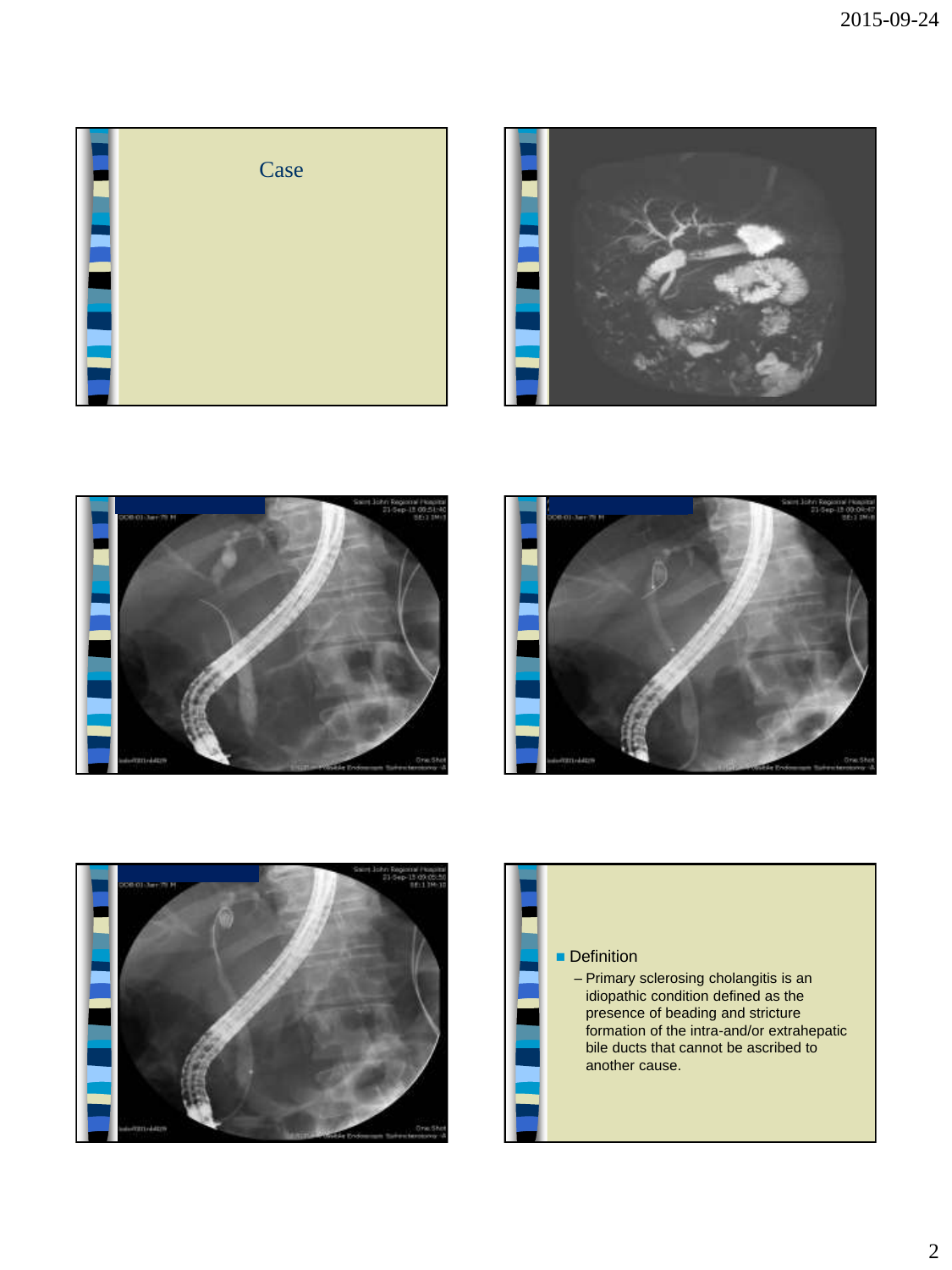









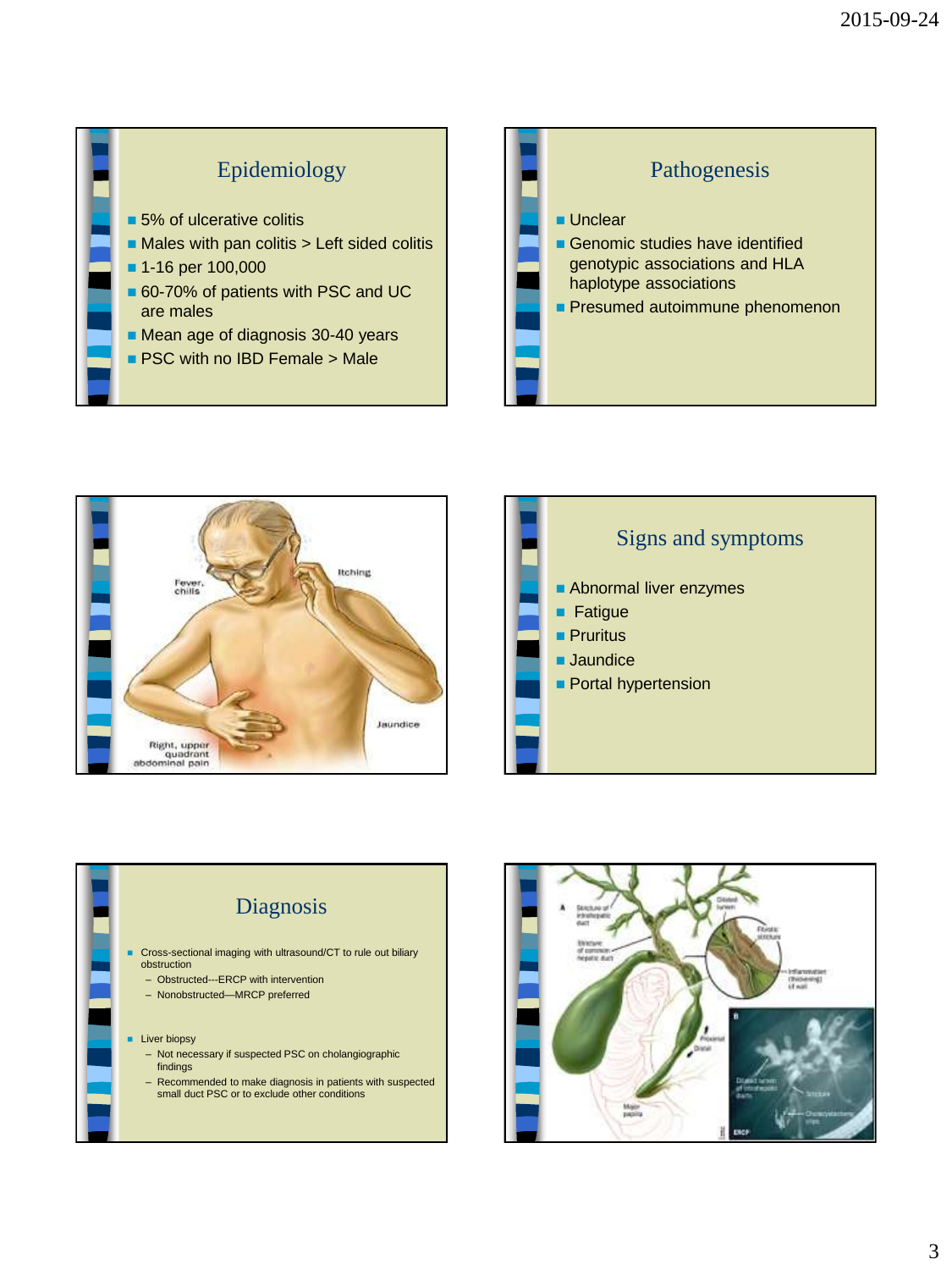









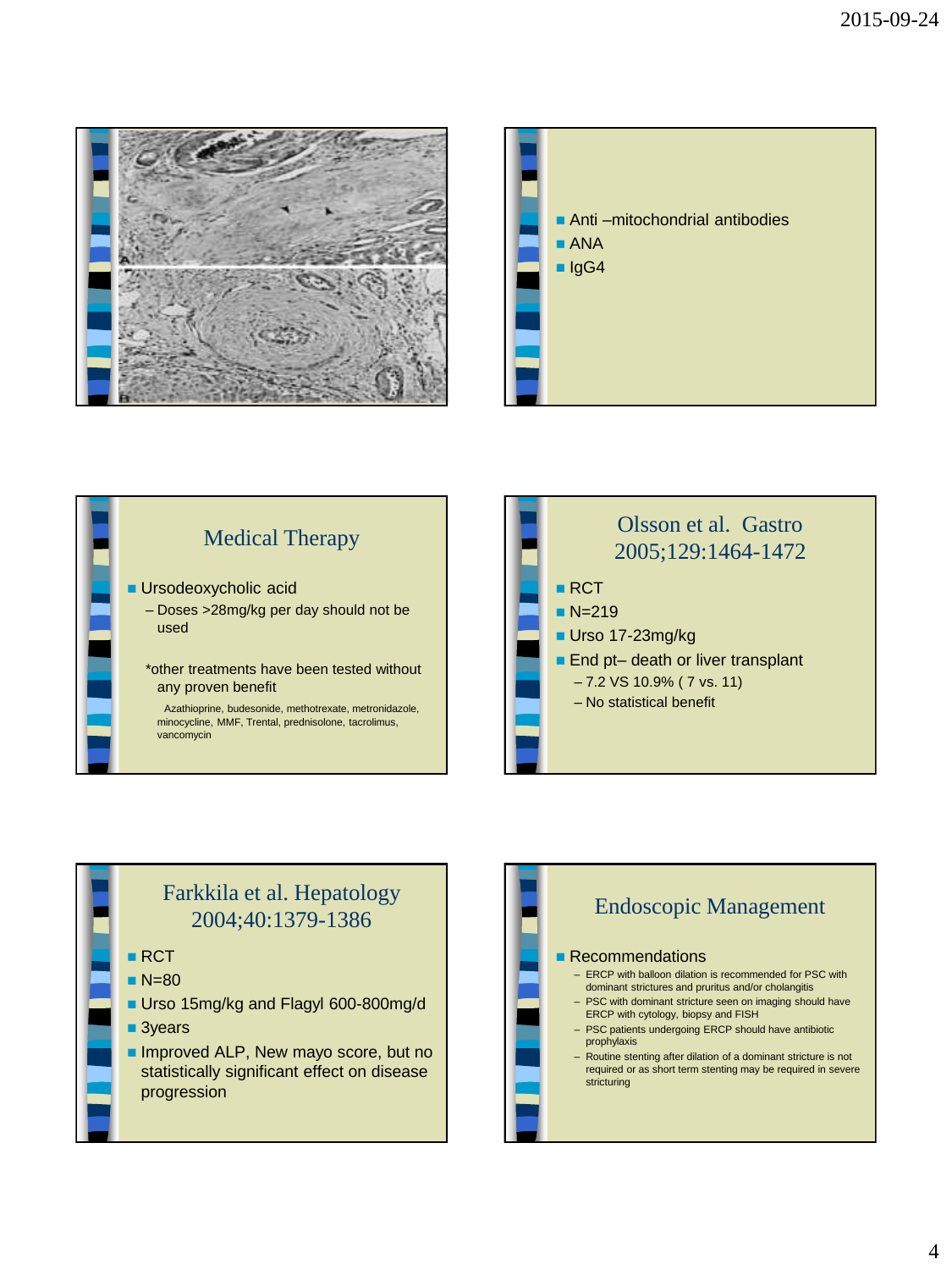**Dominant stricture** – Stenoses<1.5mm CBD – <1mm hepatic ducts – 45% of patients









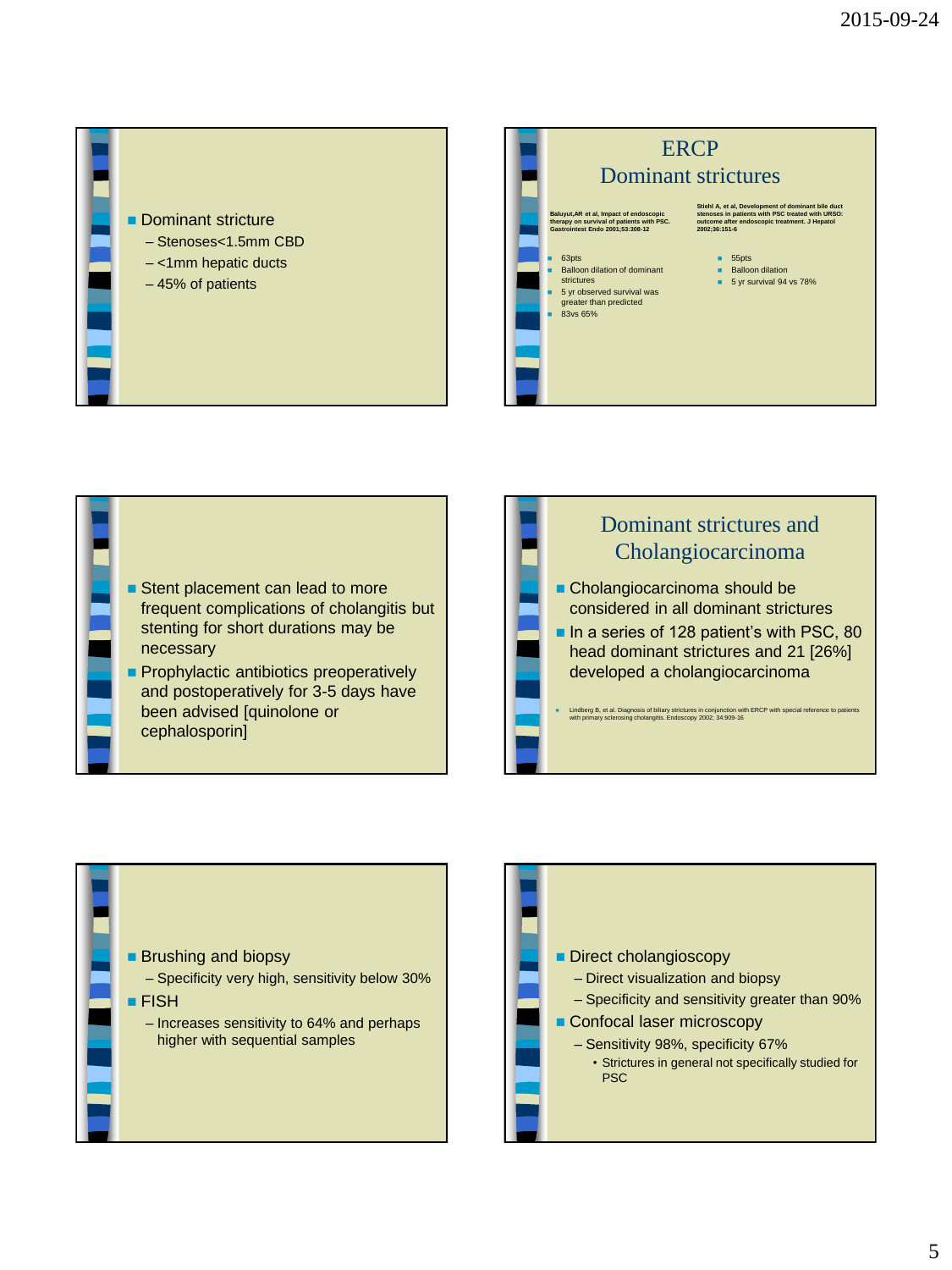







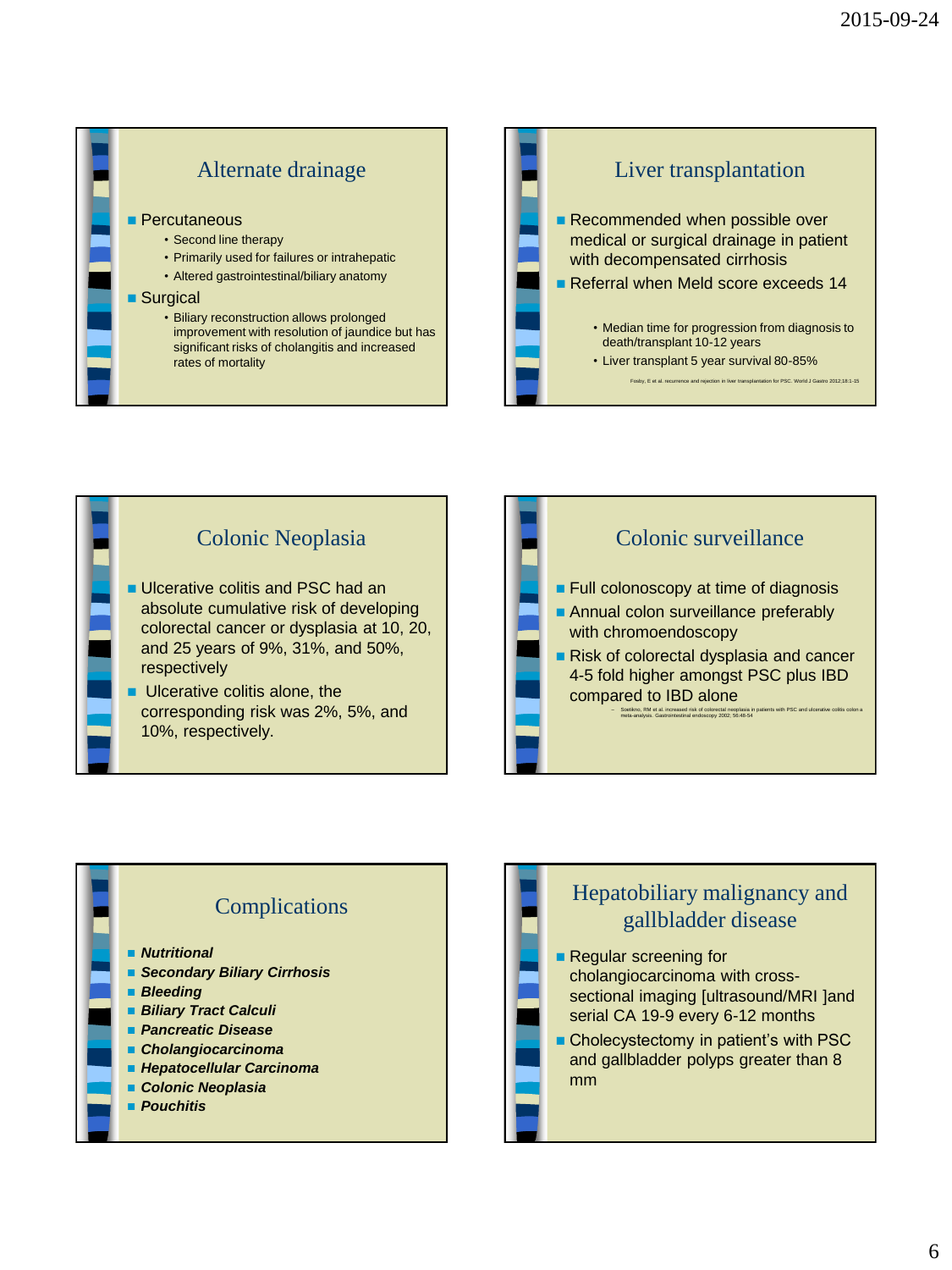## Special situations

- **Further testing for autoimmune** hepatitis/overlap is recommended in patients less than 25 or those with higher-than-expected aminotransferases
- **MRCP** is recommended for patients less than 25 with autoimmune hepatitis who have elevated serum ALP